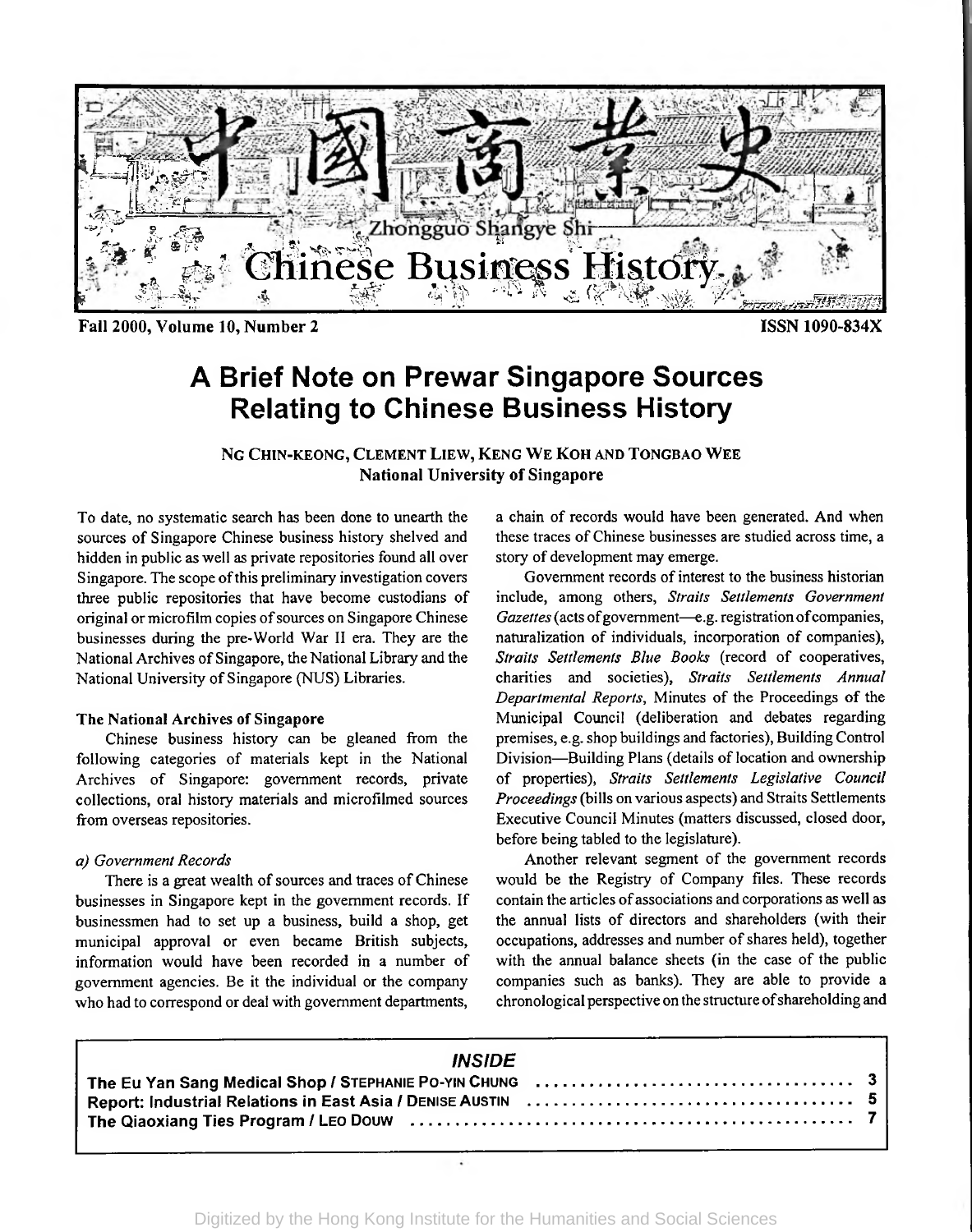capitalization in the firm, as well as the role of certain individuals in these companies.

The Straits directories are also an important source of information. It is in these volumes that companies are noted and advertised. They also contain qualitative information such as location, type of business, staff, ownership, etc. As search aids, there are useful guidebooks published by the National Archives such as *Index* to Papers and Reports Laid before the *Legislative CounciloftheStraits Settlements(1867-1955)* and *Guide to the Sources of History in Singapore.* Readers could conveniently take a glance at the contents of these voluminous records.

#### *b) Private Records on Microfilm*

A collection of private documents, books, pictures and other printed or written matters donated by individuals, business companies and social associations in Singapore can be found in the National Archives. Available in this category of records are documents relating to business life, such as business letters, balance sheets, title deeds, reconveyancing agreements, promissory notes, contracts, power of attorney agreements and court case records. For example, the private papers of Eu Tong Sen, Loke Wan Tho and others reveal the business models of persons who had business networks that spanned the Nanyang and China.

It is interesting to note that Eu's networks enabled him to establish an enterprise of remittance services. During the warlord period of post-1911 China, when printed currency in some Chinese provinces had become quite useless, the remittance notes became "real" currencies. These notes were backed up by a guarantee from a reputable firm. Using this system of"promissory notes," no real money was transmitted overseas. For the firms, this was an excellent system for generating funds for their businesses.

The Eu Tong Sen Papers at the Archives cover two crucial periods in Eu's business career, namely the career of his father (Eu Kong), which provides an interesting background to his own, and Eu Tong Sen's social and business life in the 1920s, notably his relationships with the British at the height of his career, as well as during a crucial period in the economic history of Malaya. Two microfilm reels are available. The first contains materials like the minutes of meetings for the Robinson Company, on which he served as the only Chinese director between 1920 and 1925, the receipts for the construction of Eu Villa and his eldest son's education in London, and his correspondence with an English friend in London (which contained references to tin and rubber markets in Europe). More importantly, it contains the monthly balance sheets for various branches in Malaya between 1925 and 1926, at a crucial period in the tin and rubber industries of Malaya. The second reel contains

correspondence between Eu Tong Sen's father(Eu Kong) and his family in China. These letters give important insights into the dynamics of entrepreneurship in the frontier economy of Malaya in the late nineteenth century, as well as into the dynamics of succession and management in a Chinese family business during this period *(Editor's note:for more on the Eu family, see page 3)*. Such a comprehensive, albeit incomplete, set of materials suggests the possibility that materials pertaining to other Chinese entrepreneurs remain to be "discovered" and used.

The Loke Wan Tho collection covers a long period from 1896 to 1974. Loke Wan Tho, the youngest son of the tin magnate, Loke Yew, was known forthe entertainment empire that he had successfully built in the region. Among the papers in the collection are scrap books, correspondence, diaries and souvenir programs (altogether 43 files, 71 items and 14 volumes on 13 reels).

Besides the material on entrepreneurial histories and careers, the private records also contain a whole range of materials on various occupations and trades, as well as business communities, especially with respect to the different ethnic groups within the migrant communities from China. For example, minutes of meetings of clan associations, occupational guilds and trade associations from as early as 1888 to the present can be found in large quantities. The clan associations include umbrella organizations like the Hokkien Huay Kuan as well as surname clan associations and native place associations. They formed the institutional basis for the networks underlying much of Chinese business life in specific historical contexts. The records of the occupational and trade guilds contain minutes of meetings, membership and staff registers, correspondence, press clippings, rules and regulations. Among these organizations are the Singapore Tea Importers and Exporters Association (from 1928), Ngee Ann Kongsi (from 1933), Singapore Chinese Chamber of Commerce (from 1906) and the Nanyang Khek Community Guild (from 1927). These materials provide interesting insights into the institutional structure of business life in Singapore, and how, perhaps, they overlap with clan associations and other social organizations, and the issues handled by these trade associations.

#### *c) Oral History Materials*

The National Archives also contains a comprehensive collection of oral history recordings of Singapore personalities. These recorded archives cover a wide range of topics of interest to the Chinese business historian, such as "Chinatown," "Entrepreneurship" and "Occupations and Trades." Most of these were recorded in the various Chinese dialects like Hokkien, Teochew, Cantonese, Hainanese and

*(continued on page 10)*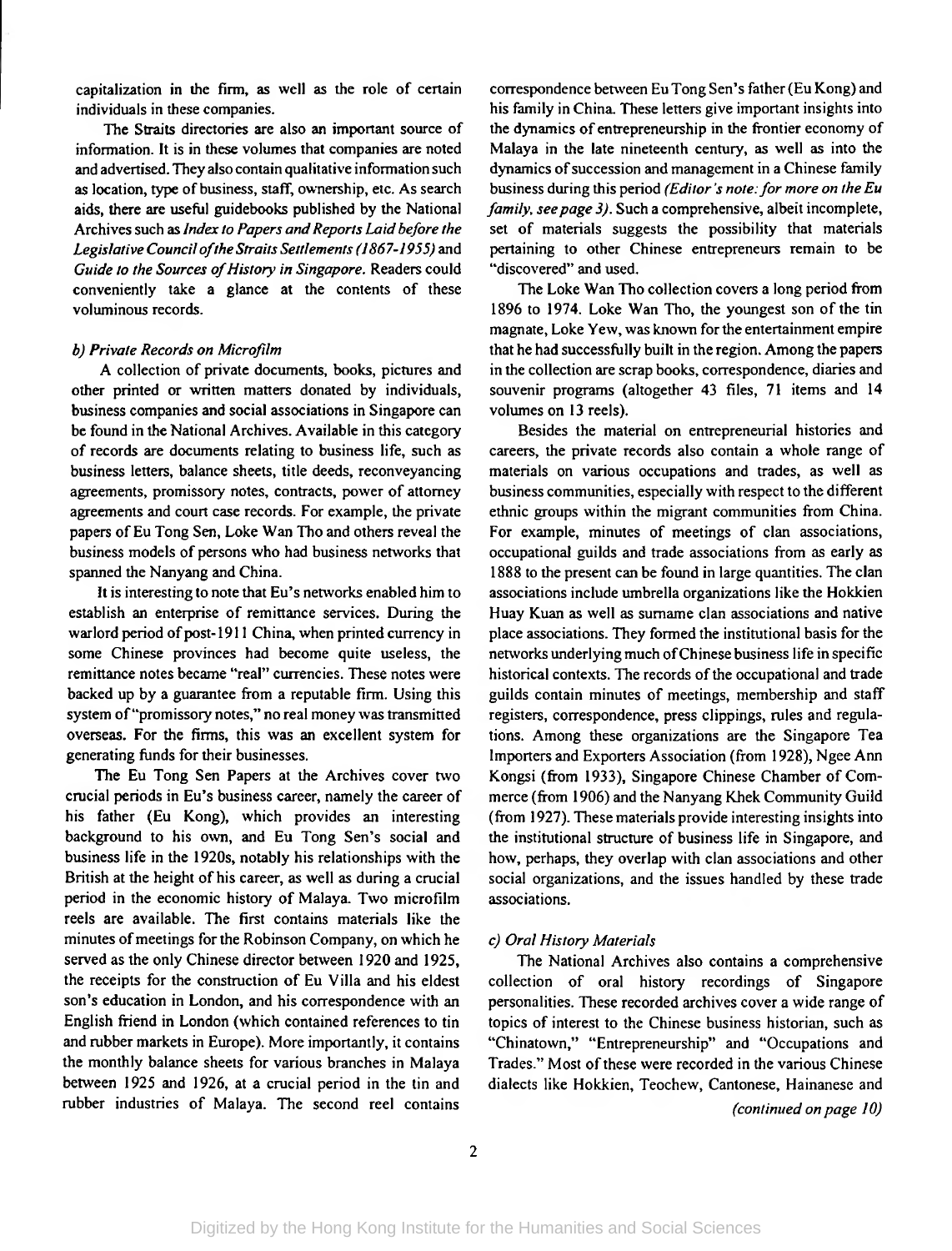## Research Note: The Eu Yan Sang Medical Shop

### **Stephanie Po-yin Chung Hong Kong Baptist University**

Eu Yan Sang is a famous family firm in South China and Southeast Asia. The firm was founded by the Eu family of Foshan (Fushan) origin. By the 1990s, the EYS firm had become a transnational enterprise with assets of more than HKS150 million (1 US\$ = 7.8 HK\$). Founded in Penang in 1876, the firm gradually extended its operations to Singapore, Hong Kong, and Canton. Today, the Eu family is identified entirely with traditional Chinese medicines and the EYS firm is a major manufacturer and retailer of Chinese medicines in Asia. However, archival evidence available in Hong Kong and



Singapore suggests that at least before 1941, when the Japanese army started to occupy Hong Kong and British Malaya, the trading of Chinese medicines was not the core of EYS's businesses. First, the account books of EYS (more than 100 volumes dating from 1914 to 1980) in the "Hong Kong Collection" at the University of Hong Kong indicate that, in terms of trade volume and the amount of money the firm handled,

Fushan Pagoda. 1977.

the trade in Chinese medicine represented only a minor part of the firm's business before 1949. According to these account books, the EYS firm had four major lines of businesses, namely, "remittance," "medicine," "grocery stores" and "tablet manufacturing." Second, the family correspondence and wills (about 100 pieces from 1876 to 1980) in the Public Records Office of Hong Kong, the National Archives of Singapore and the Zhongshan Library in Guangzhou, together with the company registration and shareholding records ofEYS's related businesses deposited in the National Archives of Singapore, suggest that the Eus actually gained their "first bucket of gold" not in trading Chinese medicines but in tax farming and tin mining.

The Eu family is actually a business chameleon. In the past 120 years, it has adjusted its color in reaction to the changing investment environment of Southern China and Southeast Asia. The title of "Yan Sang" was first adopted in the 1870s as the "chop name" (business name) of Eu Kong (1853-1891), founder of the Eu family business, for his various investments. Eu Kong started to amass his fortune by acquiring from the British the interconnected monopoly of tin mining-tax farming (on opium, alcoholic spirits, gambling, and pawnbroking) in Perak (now in Malaysia) in the 1880s. He invested his profits to build up horizontally-integrated businesses based on retailing of as well as collecting taxes on Chinese goods sold to the miners he employed. Chinese medicine was one of the many Chinese goods that his grocery store sold to his workers. After his death in 1891, his only son, Eu Tong Sen (1877-1941) inherited his businesses and the chop name. With the abolition of the tax farming system and the falling market price of tin in the following decades, Eu Tong Sen ventured into two new businesses, rubber plantations in British Malaya and the handling of remittance between the Malaya Peninsula and Hong Kong. As the economic significance of rubber declined in the late 1920s, the center of gravity of Eu's investment gradually shifted to the remittance business based in Hong Kong. Eu Tong Sen moved his residence there in 1928. He changed the chop name "Yan Sang" to "Eu Yan Sang" at some point in the 1920s and thus the bond between the Eu family, the chop name ofYang Sang, and Chinese medicines was consolidated under the title of EYS.

EYS was an "umbrella shop" for the Eus; it was a retailer of Chinese medicines and a grocery store as well as a remittance agent. The popularity of EYS as a Chinese medicine retailer in British Malaya, Hong Kong and Guangzhou was an asset for the Eus since it attracted remittance business from among the Chinese living in the three regions. The distribution network cultivated by the EYS medical shop was quickly translated into remittance channels. The long history and reputation of the EYS as a medical shop actually enhanced the credibility of the Eus as reliable remittance agents. The commissions earned on the huge amount of remittance handled by EYS enabled the Eus to venture into modem banking and real estate. In 1920, the Eus established the Lee Wah Bank in Malaya with the capital of S\$10,000. The Eus also purchased a large amount of land (containing mines and rubber plantations) and properties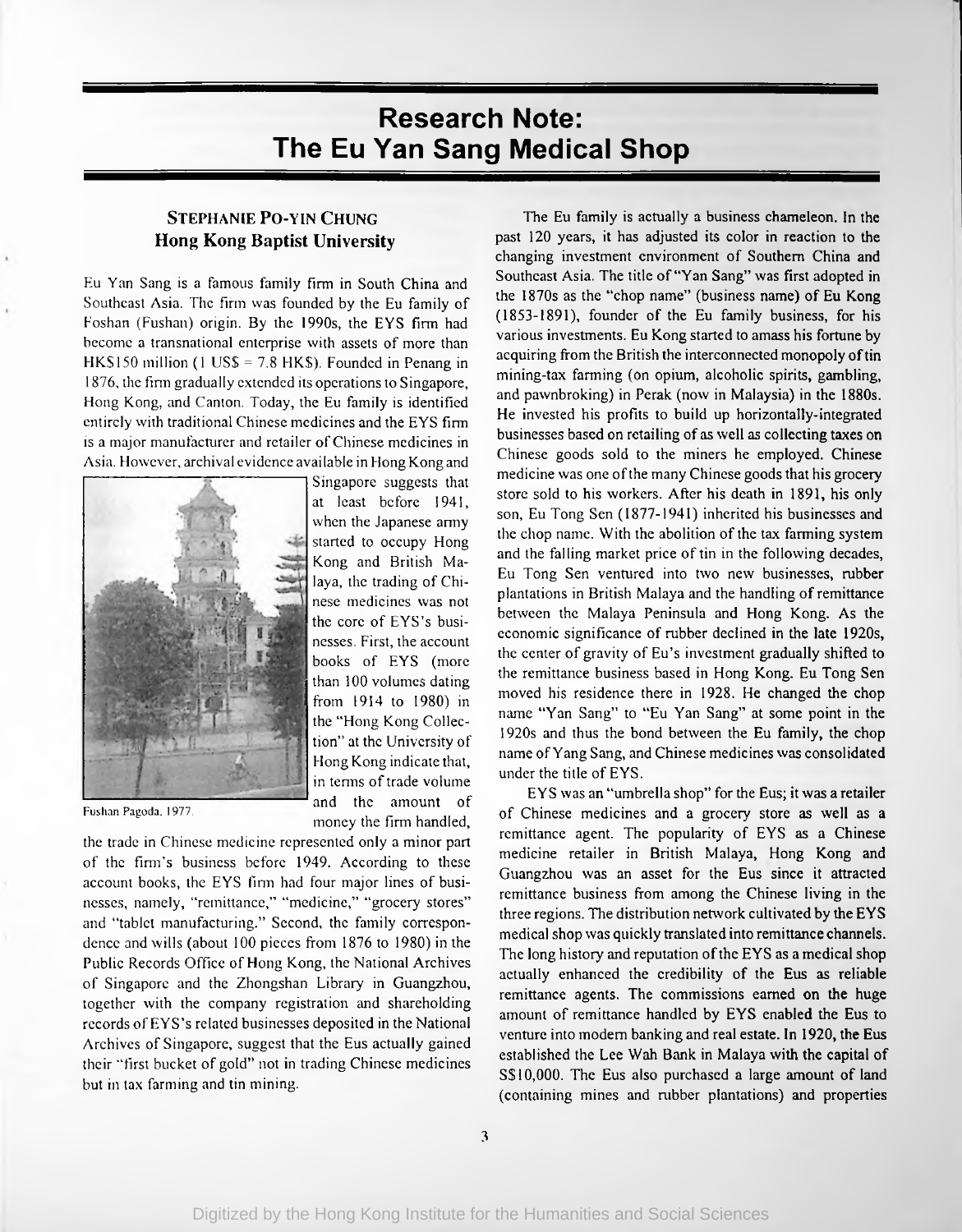(houses and buildings for rental) in Hong Kong, Malaya and Singapore. In 1932, Eu Tong Sen Limited was registered in Singapore and became a holding company for the land and properties which totalled at least 340 pieces by 1941. When Eu Tong Sen passed away in 1941, his obituary in the major newspapers actually described him, not as a medicine retailer, but as a "huge property owner."

The evolution of the Eus' family business reflects how the broader political and economic changes in South China and Southeast Asia offered lucrative business opportunities. There were mainly three changes that the Eus took advantage of: 1) Starting in the 1870s, in order to counterbalance French and Siamese influence on the Malaya States, especially in Perak, and to secure stable tin supplies for the growing food canning industry, Britain decided to extend its control into inner Malaya (later known as the Federated Malaya States) by granting tax farming rights to Chinese immigrants and supporting these revenue farmers to set up tin mines in the newly acquired region; 2) Starting in the 1890s, the introduction of new transplanting and tapping techniques made rubber cultivation possible in Malaya. Bicycle manufacturing in Britain, and later the automobile industry in the USA, created a huge market for rubber tires; 3) the absence of either British or Chinese government control and the lack of a formal organization to handle remittance between British Malaya and Southern China before the 1930s made Chinese shops with extensive regional networks, like the EYS medical shop, ready remittance agents. Opportunity always goes with risk. The above investment opportunities also created troubles for the Eus. Buffeted by unexpected changes in the markets and the policies of the different governments, the Eus had to cope with shifting trade patterns from time to time and from region to region. The Eus had to withstand at least three major crises between 1876 and 1941: 1) the abolition of the tax farming system beginning in the 1890s; 2) the slump in tin and rubber markets in the 1920s and 1930s; and 3) the British Malayan and the Chinese governments' attempts to regulate the outflow/inflow of remittance and the fluctuation of exchange rates after the Guomingdang government introduced a new national currency in the 1930s and again in the 1940s. After the death ofEu Tong Sen in 1941, the family business was inherited by his 13 sons, all of whom had their own professions and businesses. And significantly, they were bom and raised by the five different wives of Eu Tong Sen. Naturally, the shareholding pattern of the Eu Tong Sen Limited was not as centralized as it had been under Eu Tong Sen. The shares were distributed among the siblings. Mining and rubber growing became insignificant in the Eus' portfolio. The remittance business between Singapore and Malaysia remains active today. However, remittance to China was disrupted by

political changes there, and without the channel to China, the scale of the remittance business in Southeast Asia was reduced to insignificance. Therefore, Chinese medicine became the only business of the EYS medical shops in Hong Kong and the shops realized stable profits from these medicines in the post-war years. In 1955, Eu's operations in Malaysia and Singapore were converted into a limited company with the establishment of Eu Yan Sang (Singapore) Private Ltd. The properties held by the company were gradually divided among several different companies—Eu Realty (Singapore) Pte. Ltd. (1955), Empress Realty Pte. Ltd. (1973), Nam Tin Realty Pte. Ltd. (1973), and Eu Tong Sen Mines Ltd. (1954). The pattern of shareholding and decision-making was not as centralized as it had been under the patriarchy of either Eu Tong Sen or Eu Kong. This trend accelerated after the deaths of Eu Keng Chee in 1959 and of Eu Keng Wai in 1976. Keng Chee was the most influential among the siblings, especially among those who were bom in Southeast Asia. Keng Wai was the most influential among those who were bom in Hong Kong. In May 1996, rivalry among the surviving siblings surfaced again. A court case was filed to resolve a dispute between the two camps of brothers (those based in Hong Kong vs. those based in Singapore) over the ownership of the EYS brand name. After that dispute, both the EYS firms in Hong Kong and Singapore were sold to two different outsiders. In August 1996, several male members of the fourth generation decided to purchase the two EYS companies and unite them under a new headquarters in Singapore. The most active members of this fourth generation were Eu Yee Sang, the son of Hong Kong-based Keng Wai, and Eu Yee Ming, the son of Singapore-based Keng Mun. Thus the cooperation between the two cousins was, and still is, also a collaboration of the two branches of the Eu family in Hong Kong and Singapore.

The "ups and downs" of the Eus' family business reflects the unique investment environment of Southeast Asia and Southern China during the period from the late nineteenth century to the present. The Eus' portfolio oftax farming, tin mining, rubber plantations, banking, remittance, real estate (all operated in different parts of Southern China and Southeast Asia) constituted a safety net for the family business. Regional and sectoral diversification in investments helped the Eus to survive economic crises in the region. It also helped to reduce the risk of over-reliance on the politically secured economic privileges granted by a particular regime.

The above represents research completed as of December 1999. Comments are welcome.

*(Photo courtesy Andrea McEIderry)*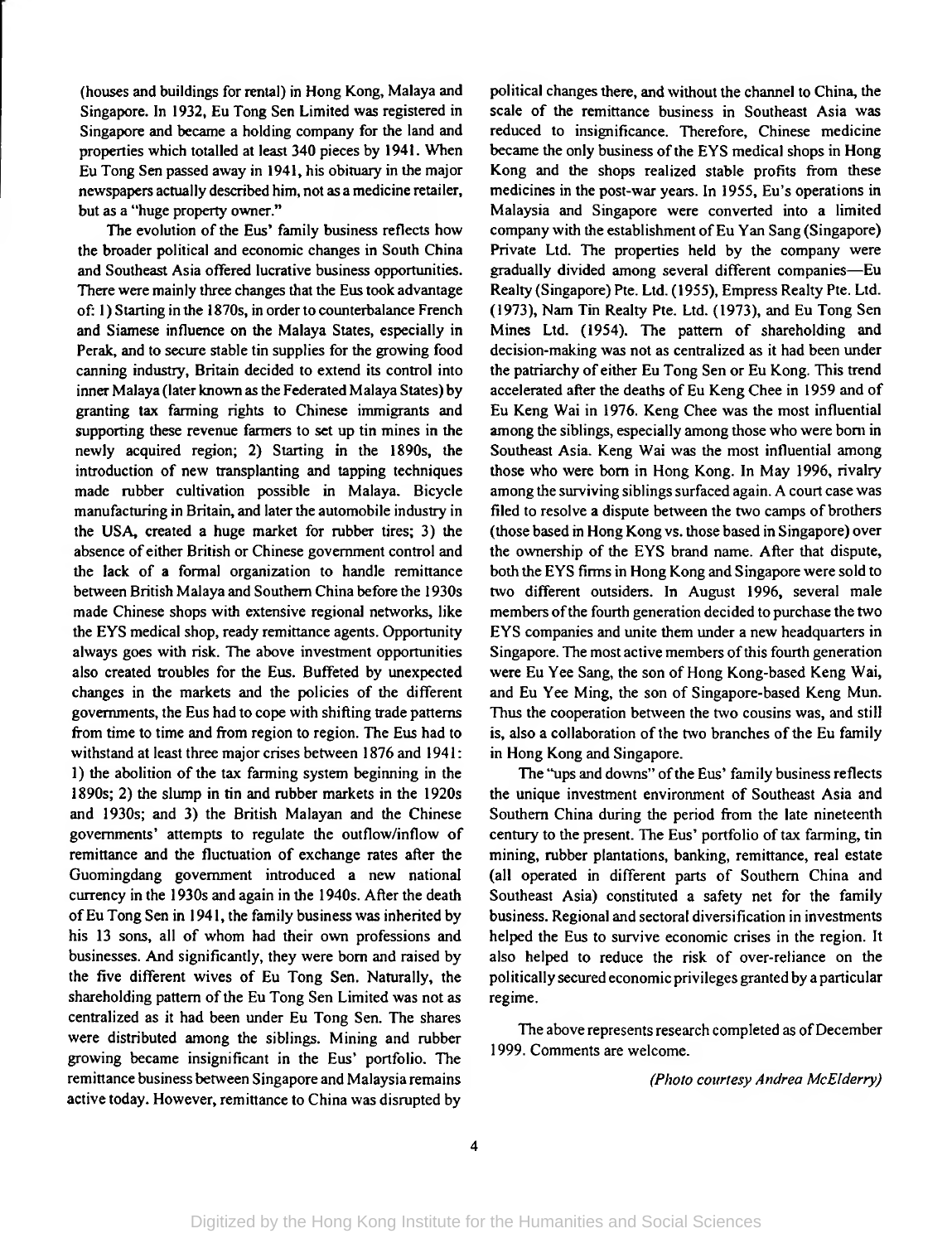## International Workshop: Industrial Relations in East Asia

### Denise Austin University of Queensland

On July 20-21, 2000, the Asian Business History Center of the University of Queensland (UQ) and the Asian Pacific Council of Griffith University (Griffith) jointly hosted an International Workshop on Industrial Relations in East Asia. The workshop focused on industrial relations in East Asian nations which have a presence on the global economic scene. Issues discussed included political intrusion, cultural influences, globalization, international discourse, working conditions, corporatism and the illegal industrial sector.

In his keynote address, Ming Chan (Stanford University) highlighted how political entanglement often defines the nature of industrial relations in East Asia. Traditionally, China's politics shaped the Hong Kong labor movement but, after World War II, the labor movement split into pro-Beijing and pro-Taipei factions. Reintegration with China since the 1980s and the subsequent de-industrialization of Hong Kong has transformed its industrial relations. A marked increase in conservative, white collar unions which have become the champions of the working class has resulted in yet another split within the Democratic Party, where these white collar unions are opposed by those who want to form a true Labor Party representing the working class. The second keynote speaker, John Ingleson (University of New South Wales) revealed that in Indonesia during the 1920s and 1930s, strong industrial relations organizations fostered nationalistic sentiment as well as a sense of solidarity and empowerment among union members. This para-political activism also developed leadership and administrative skills in members which proved advantageous after independence.

Several speakers identified cultural influences as an important factor within the industrial sector. John Synott (Queensland University of Technology, QUT) used the example of teachers as labor activists in Korea. Throughout the twentieth century, the government invoked the cultural argument that teachers were traditionally "clergymen" and enacted legislation banning teachers from forming a union. Korean teachers went to court many times to appeal against this ruling, until, finally, after the Asian financial crisis, the government changed its legislation. David Pong (University of Delaware) discussed cultural issues in modem China where, despite miserable working conditions, there were very few disputes. Even by the turn of the twentieth century, when unionism began to grow in China, state workers in large labor industries failed to perform a vanguard activist role. Stephen Morgan (University of Melbourne) provided extensive documentation from the China National Railway to illustrate cultural influences on government railway workers in RepublicanChina. In return for acceptance of strict discipline and loyalty to patriarchal authority, workers could expect a good wage and guaranteed employment.

John Weik (UQ) initiated the discussion about globalization of industrial relations. He explained that since post-war industrialization in Japan, the line between white and blue collar workers has become increasingly blurred and many workers have succumbed to the "Death from Overwork Syndrome" owing to the impotence of unions. He questioned whether unions in their current form will remain since the ease of factory transference may mean that single-country unions will no longer be relevant. Kaye Broadbent (Griffith) pointed out that, despite significant progress globally, the Japanese union movement has failed to represent part-time female workers who are disadvantaged by Japan's patriarchal, "multi-track" employment system. Female workers are still paid lower wages for longer hours and are also expected to be responsible for domestic work and child and aged care. Morris Low (UQ) noted that the failure of unions to protect workers from such things as overwork and gender inequality was a global problem but added that these speakers had confirmed that each country still has different issues to face.

The third keynote address was given by Anita Chan (Australian National University) and focused on the international discourse on industrial relations. Chan began by highlighting the growing media attention regarding "sweat labor" exploitation and ensuing protests against the World Trade Organization. This paradigm shift in labor discourse is welcome, but Chan maintained that industrial discourse needed to go beyond the five core labor rights—i.e. no forced labor, minium age, no discrimination, freedom of association and freedom to organize and bargain—to consider more minimal and concrete labor rights. For example, the most basic of concerns for Chinese workers are regular pay, a minimum wage, rest time and safety. While Chan welcomed the efforts of international organizations, she also advocated deeper cooperation with official trade unions to encourage a more active role in improving worker conditions.

Three presentations continued the focus on the working conditions in China. Bev Kitching (QUT) examined women workers who in the Republican era, despite heavy exploitation in the textile industry, were active in the budding union movement. After 1949, conditions for female workers improved, but unions became simply political window dressing. Under economic reforms of the 1980s and 1990s, women were once again subjected to exploitation in "sweat" factories and had few managerial career opportunities. Liew Leong (Griffith University) revealed how China's entry into the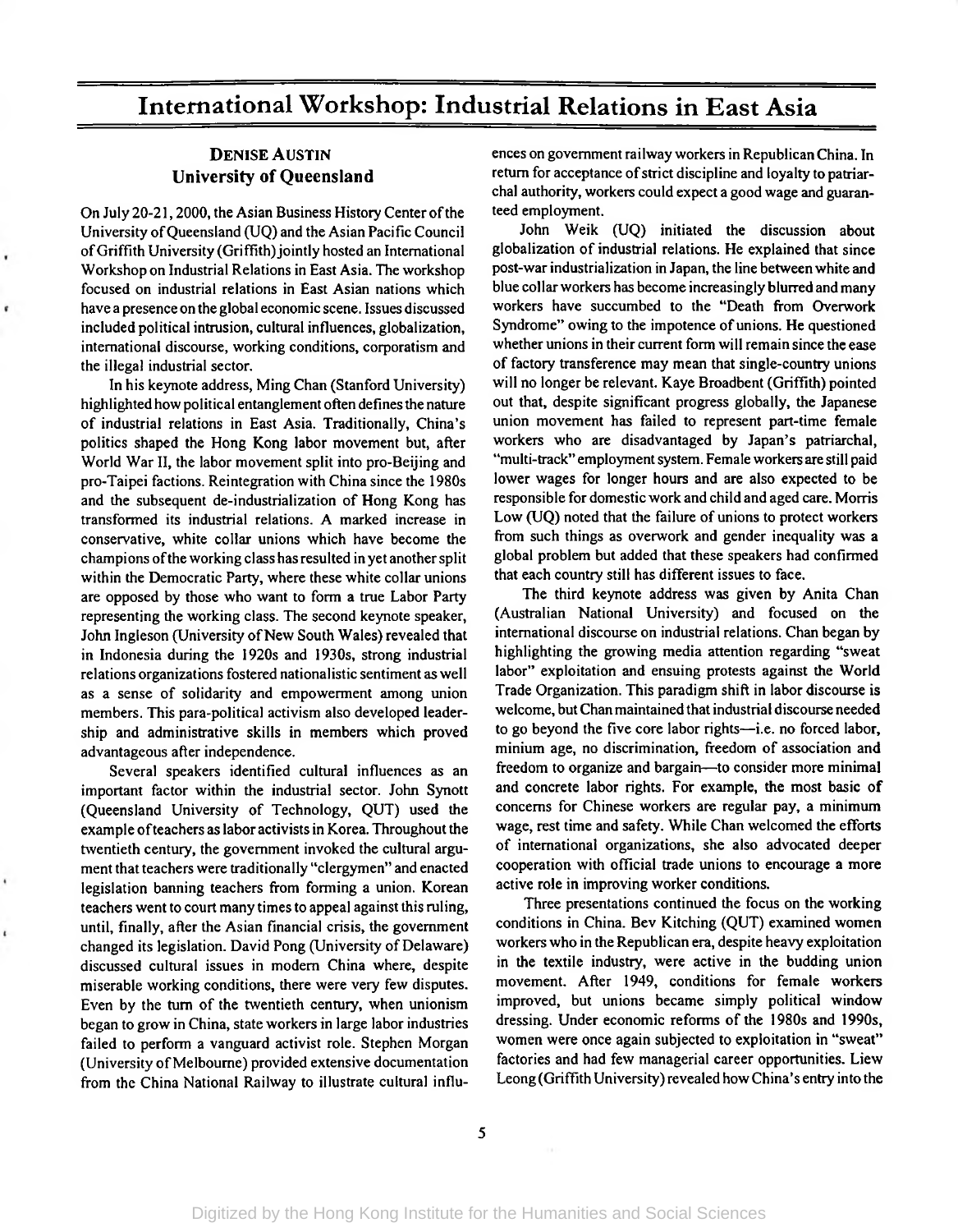World Trade Organization will have serious implications for the agricultural industry and state-owned enterprises. Retrenchment and labor instability are becoming very serious problems with localized protests nationwide. David Schak (Griffith) outlined his current research on Taiwanese enterprises in the Pearl River Delta Region which use the "dual-vector" system ofunskilled migrant workers and skilled workers with lifetime employment. He found that working conditions in these enterprises were generally positive, although Taiwanese managers take little part in training workers. Social training was found to be necessary, however, as many mainland Chinese had never worked in a capitalist environment nor been in a disciplined situation.

The notion of corporatism and its effect on industrial relations was highlighted by several speakers. David Peetz (Griffith) and Patricia Todd (University of Western Australia) presented a joint research project on Malaysian industrial relations which have been characterized by extensive state intervention and minimal union activity. Several changes were noted in recent years, such as management placing greater emphasis on training and employees' acquisition of multiple skills. Similarly, Michele Ford (University of Wollongong) showed how traditional industrial relations in Indonesia were state-sanctioned with no freedom for workers. Labor-oriented non-govemment organizations did develop during the New Order era, although these corporate patronages insisted on being the voice of labor not a voice for labor. In the current political situation, formal union labor representation has increased, and thus the role of NGOs in local union organization is no longer as influential. Inclusive corporatism in Singapore was discussed by Michael Barr (QUT), who explored the tripartite relationship between government, employers and unions and brought to light the tight government control over the National Trade and Union Congress. This system of dependence was shown to have

severe limitations since unions must consciously disregard the needs of some workers, especially Malays and foreign guest workers, owing to government policy. Nevertheless, the overall system does work albeit the shortcomings will remain as long as the current political system is in place.

The final section of the workshop dealt with illegal organizations within the industrial sector. Carl Trocki (QUT) detailed the development of labor organizations among Singapore secret societies. Originally, they were under the control of opium merchants but later developed into mass workers' movements, particularly in the public service sector. Communist activities in the 1950s were very effective in organizing labor, but eventually all unofficial union activity was crushed by the state. Robert Cribb (UQ) gave a unique presentation on the condition of workers in Indonesia's very profitable military industry, which employs large numbers of people and plays a significant role in the economy. Cribb pointed out that despite the grim working conditions, recruitment remains strong owing to high unemployment in other sectors.

In summing up the value of the workshop, Colin Mackerras pointed out further research on industrial relations in East Asia has been made more pressing by recent political and economic developments. Industrial relations in East Asia have been fraught with political entanglement often linked to cultural influences. However, it is likely that the effects of globalization and international discourse on labor relations will continue to affect issues, such as working conditions, corporatism and illegal labor activities. This workshop made an important contribution toward the growing interest in global union activism while bringing a comprehensive understanding of industrial relations in East Asia. It will be featured in a special issue of the first edition of the *Journal of Australian Politics and History* in 2001.

## **The Chinese Business History Research Group, publisher of CBH, will meet in Parlor B at the AAS National Meeting in Chicago Saturday, March 24, 2001 from 1:00 p.m. until 2:30 p.m. Featuring discussion of effective use of the new CBH website and other topics of interest to members For more information, see the AAS web site at <http://www.aasianst.org/> or the CBH web site at**

**<http://www.einaudi.cornell.edu/eastasia/publications/cbh/home.htm>**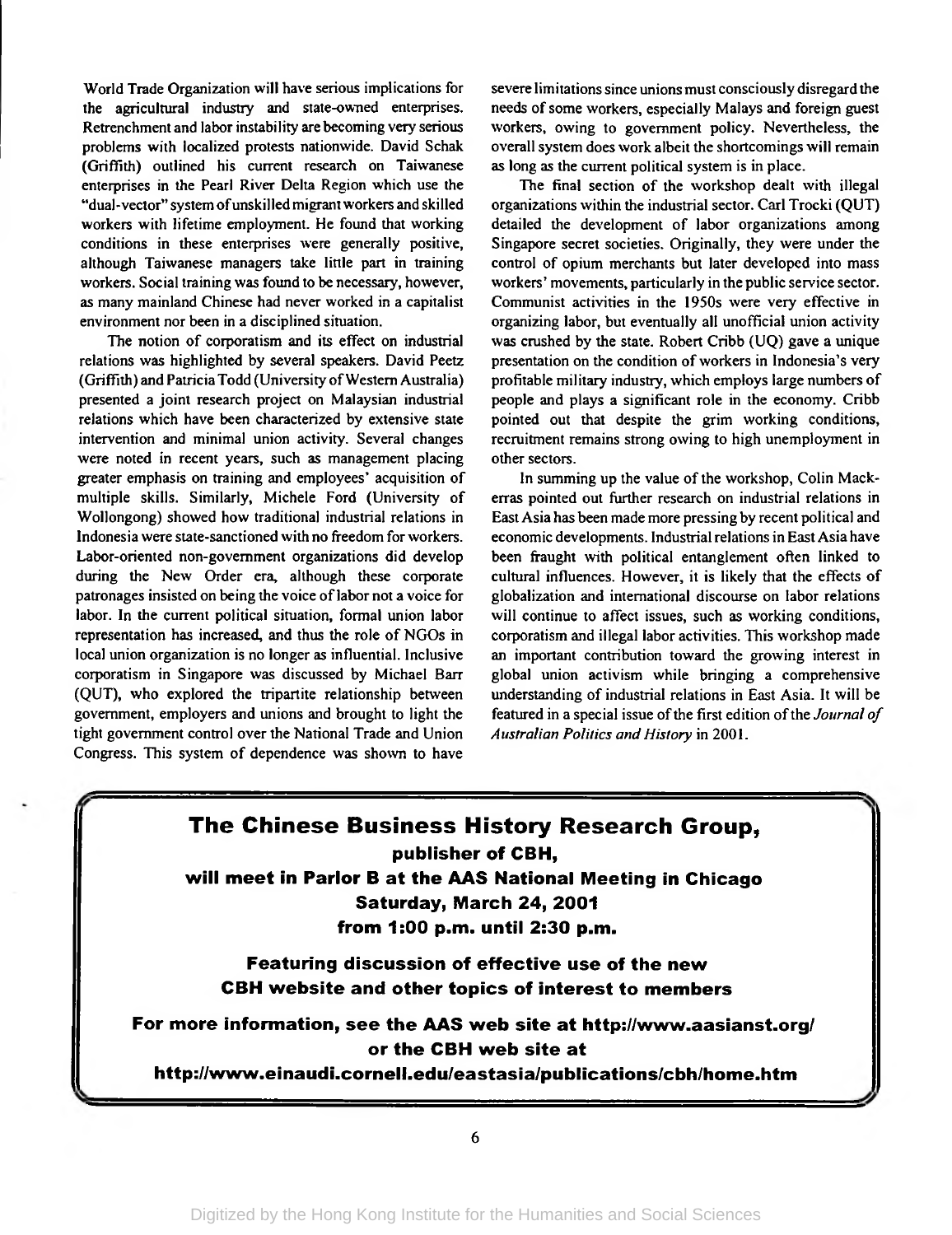## The Qiaoxiang Ties Program

### **Leo Douw University of Amsterdam**

Why were cultural claims so important when overseas Chinese capital entered China during the 1980s and 1990s? How did assumptions of cultural affinity work in relations between mainland Chinese employees and foreign managers in Chinese transnational enterprises, and between those enterprises and Chinese officialdom? How important is it for

**\** I

**f**

*\ I*

**>\***



The reception area of The Reebok Shoe Manufacturing Company. Ltd., a Taiwan-invested company in Zhongshan. Pearl River Delta Region. Guangdong Province.

Chinese transnational enterprises to leave their supposedly Chinese characteristics behind in the struggle forsurvival in the world market? These are some of the questions addressed by the research program on Qiaoxiang<sup>1</sup> Ties of the International Institute for Asian Studies<sup>2</sup> (IIAS, Leiden and Amsterdam, The Netherlands; full title of the program: International Social Organization in East and Southeast Asia: Qiaoxiang Ties during the Twentieth Century). The program took off in 1996 and organized three international workshops on these topics, in the Netherlands and Hong Kong. It produced a large number of edited books, articles in academic journals, and book chapters (see the program's Final Report at its website<sup>3</sup>); two volumes produced from the workshops constitute its most important output.4 Looking at the discussions by Christopher A. Reed and Elisabeth Koll in the previous issues ofthis bulletin, it seems clear that the study of Chinese transnational entrepreneurship and enterprises may definitely widen the scope ofChinese business history as an academic discipline. Our problem required the involvement of a broad spectrum of social science approaches. The Qiaoxiang Ties program indeed was joined by political scientists, anthropologists, historians and sociologists. This enabled us to elaborately discuss the interaction between business and society as well as the dynamics of social groups within enterprises over the entire twentieth century.

The first volume (Douw, Huang, and Godley 1999) looks at how claims of cultural affinity made by officials in China and ethnic Chinese business people elsewhere served to facilitate negotiations between both parties on the establishment of business enterprises in South China. One of the central objects of study for our program was the formation of links with the hometown in South China by business people who had once been sojourners from that area, or who were sojourners' descendants. Rather than claim or disclaim that these people share a Chinese identity among themselves and with the people in their hometowns, it appears to be more relevant to realize the context in which these claims figure. The most important are, first, that Chinese overseas usually share a background of political marginalization in their residential countries; second, that a considerable number of them have achieved sufficient wealth and business knowledge to be prominent as economic actors internationally; and third, that the "home country," China, was lagging in economic development during all of the past century. The recognition of a mutual interest in the development of China's economy, since the closing decades of the nineteenth century, led to the establishment of institutions in China and abroad which were geared towards stimulating trade and investment in China by overseas Chinese business people. This effort was symbolically founded on the sojourners' dream of returning home once their fortune had been made. The organizations subscribing to this "sojourner discourse" have consisted mainly ofthe voluntary Chinese associations abroad and the extensive semi-official state apparatus of overseas Chinese affairs that was built up in China for the specific purpose of conducting this type of economic diplomacy. The chapters by Liu Hong, Elisabeth Sinn, and Joseph Cheng and Ngok King-lun provide elaborate descriptions oftheir institutional fabrics from the early twentieth century onwards.

The mechanisms involved are nicely illustrated by the dealings, in the early twentieth century, of the Siyi community of business people in Hong Kong, first with the Qing state and then with Sun Yat-sen's government in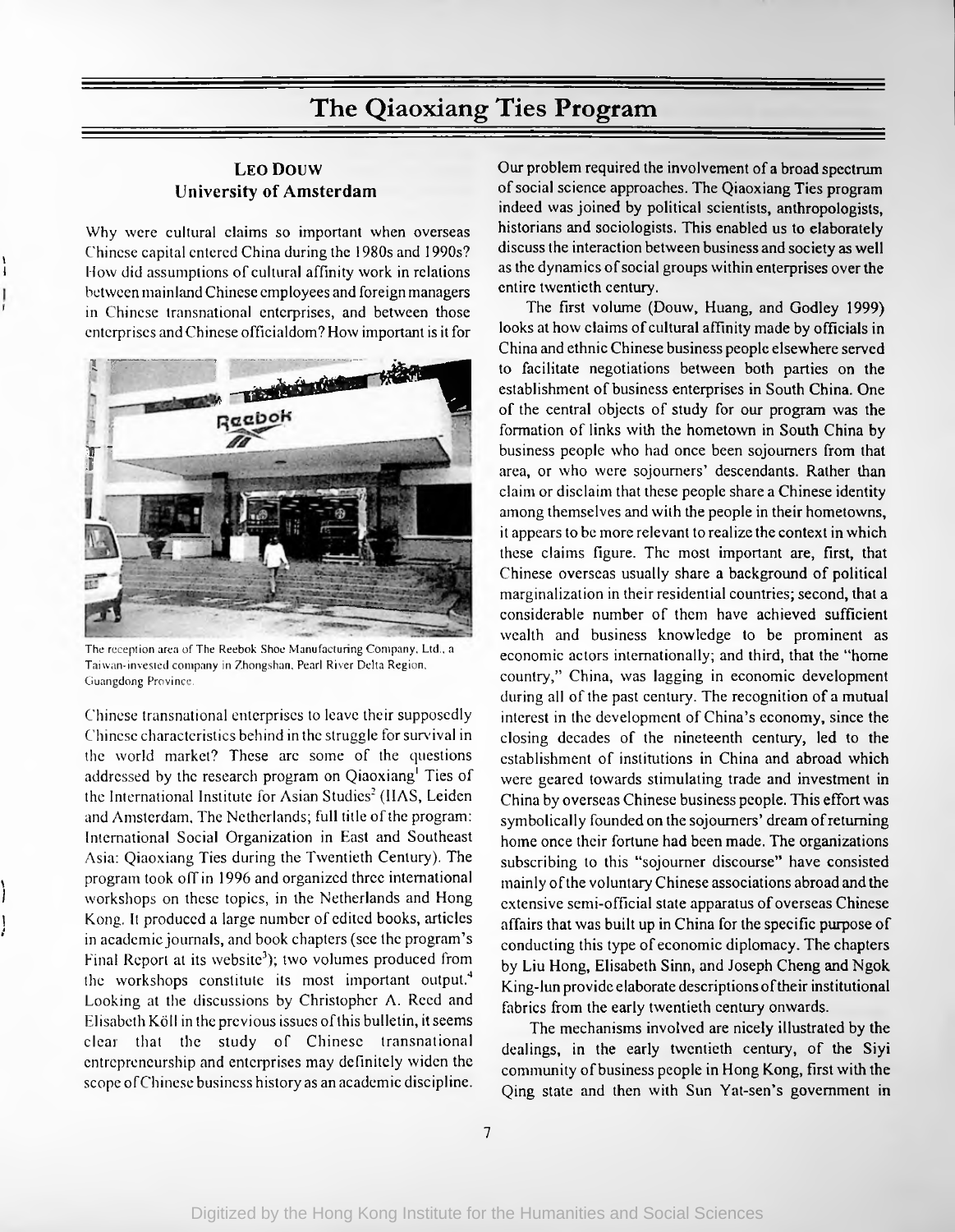Guangzhou. Because ofits deviant historical trajectory, the Siyi people, from the Siyi region in Guangdong province, had become a marginal group among their fellow ethnic Chinese residents in Hong Kong, but they worked their way up by performing the roles assigned to them as Chinese overseassojourners. The case casts doubt on the importance ofthe distinction between being ofChinese or non-Chinese origins, but it also illustrates how important differences in wealth, power and status were among those who confessed to have their roots in one Chinese culture. Weak



The **front of** SMC **Industries** Ltd . a Hong Kong-invested iron plates processing factory in the Huangpu Economic Development District. Guangzhou. Guangdong Province

governments, such as Sun Yat-scn's in Guangzhou, could easily be dominated by assertive emigrant groups, which turned the situation to their own profit by intruding on the state apparatus and usurping its financial decision-making machinery. During the rest of the twentieth century, the Chinese state was vastly more powerful, but the deals about establishing business in China were negotiated from similarly incongruent positions between business people and officials. Thissayssomething important about the character and efficiency of business networks, so central to the study of ethnic Chinese entrepreneurial activity.

In short, the assumption of cultural affinity among people ofChinese descent was a conscious construction set up to create a favorable political environment for the negotiation of foreign investment back in China. This is not to say that cultural constructions should not be socially grounded in order to be effective in the longer run and serve as a basis for institution building. Kuah Khun Eng in her contribution on a Singapore lineage from Anxi in Fujian province shows how an upright religious sentiment is important in the re-establishment of links with the home town, even though those links may be manipulated or used

in a more straightforwardly instrumental way by business people and government officials. Also, assumptions and claims of cultural affinity on many occasions inhibit economic development. Numerous interviews with business people from Hong Kong and Taiwan operating businesses in South China, presented in a chapter by Isabel Thireau and Hua Linshan, make it clear that there are constraints in the operation ofbusiness enterprises alongside the opportunities created by the sojourner discourse. Employees and subcontractors recruited from the hometown district and among family and kin may be much more demanding and unreliable than persons who are recruited in less particularistic ways.

The second volume (Douw, Huang, and Ip, forthcoming) investigatesthe social and economic fabrics of Chinese transnational enterprises. It discusses two major questions: (1) What role does cultural affinity play in ethnic Chinese and non-Chinese transnational enterprises operating in mainland China and in other Chinese cultural milieus? (2) As strategies responding to globalization, corporatization and the recent Asian crisis, what adaptations have Chinese businesses made to family control and business networks to survive and retain their success? The first question is treated by looking at the cultural assumptions underlying labor relations in Chinese transnational enterprises. Cen Huang's study of enterprises in Fujian and Guangdong provinces casts further doubt upon the efficacy of assumptions of cultural affinity between overseas Chinese managers and



Front of the impressive Municipal Hall of Zhongshan with a unit of the People's Liberation Army parading in front.

their mainland Chinese personnel: they easily cause misunderstanding, disappointment and conflict among both parties. Two chapters, one by Irmtraud Munder and one by Renate Krieg and Kerstin Nagels, on Sino-Gennan business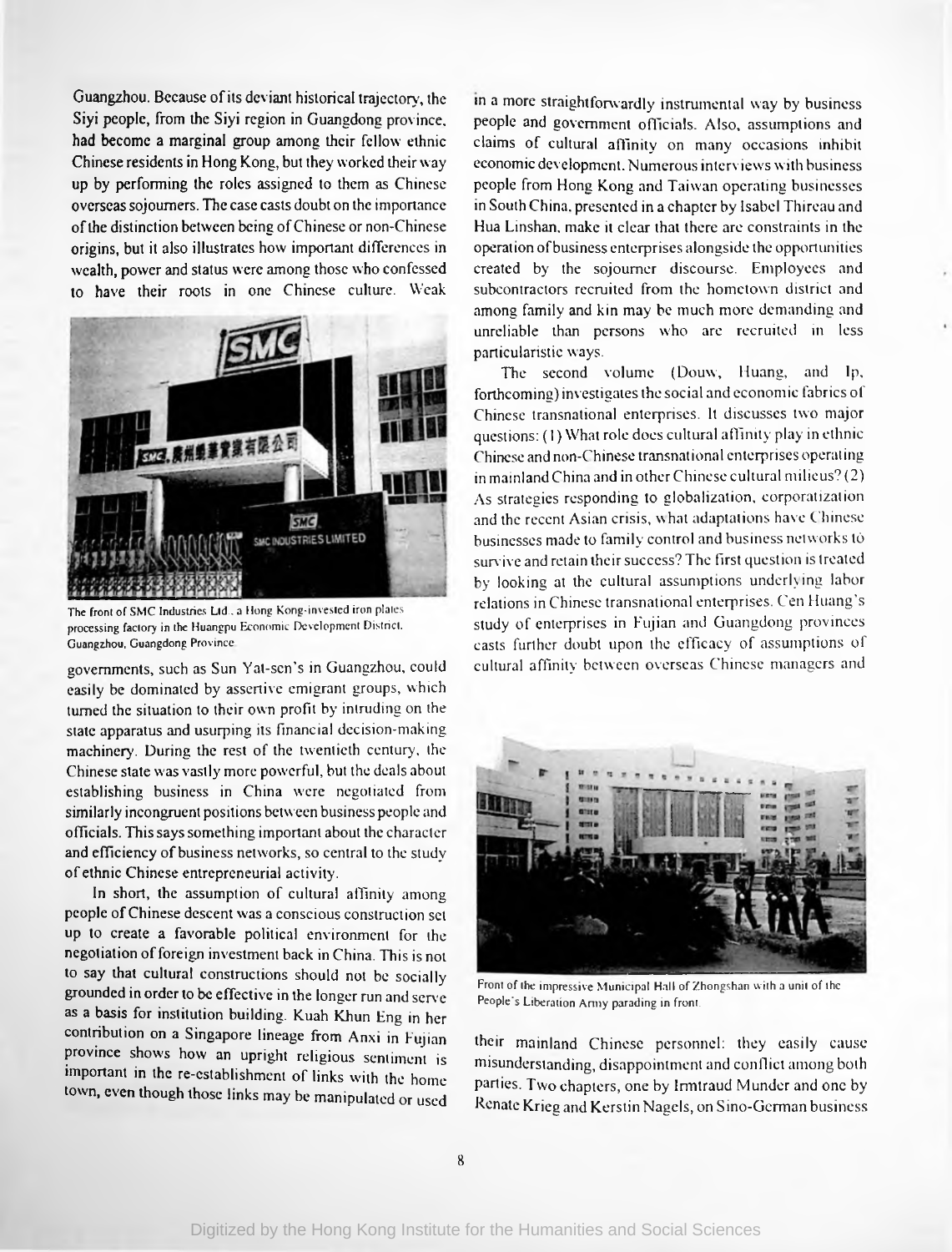ventures in China and Taiwan, make it clear that Western assumptions about the viability of human resource management may not yet work in China's emergent market economy. It is concluded that there still is a strong preference in China for clear hierarchical command structures, even though, especially in mainland China, employees increasingly value being heard in decision-making by their superiors. Also, in different parts of China, there are big differences in employees' and managers' expectations concerning the requirements of teamwork and leadership qualities. Exposure to Western contact, such as has existed in Taiwan, does not of necessity lead to a higher degree of Westernization of work attitudes.

Of particular importance in looking at the cultural grounding of institutions are the contributions by Dai Yifeng, Zhuang Guotu, and Song Ping, all from the PRC, on



The Municipal Hall in Zhongshan, in the Pearl River Delta Region. Guangdong Province.

donation and investment behavior among overseas Chinese investors operating in South China. Contrary to previous assumptions popular among academics and politicians in the PRC about patriotic values underlying that behavior, these chapters acknowledge that in the past as well as at present, the profit motive is at least equally important. Zhuang's finding that, in Xiamen since 1978, the amount of donations by individual foreign entrepreneurs increasingly corresponds to the amount of their investments suggests that donation behavior comes close to routine tax operations.

In looking at the economic fabric of Chinese transnational enterprises, the remaining chapters cast further doubt upon the importance of the Chinese characteristics of these firms. Noel Tracy, David Ip, and Constance Lever-Tracy do claim that the supposedly Chinese characteristics of Chinese transnational enterprises in Southeast Asia, Hong Kong and Taiwan, namely their flexibility, invisibility and family control, may have been assets in their struggle for survival through the recent Asian crisis. Most of the other contributions, however, contain disclaimers on this issue. For example, the chapters by Stephanie Chung and Henry Yeung that follow the Singapore- and Hong Kong-based Eu Yan Sang business firm in its development from the late nineteenth century onwards argue for the adaptability of Eu Yan Sang's organization to changing economic and political circumstances.

In conclusion, the study of Chinese transnational entrepreneurship and enterprises makes an important contribution to Chinese business history, and to a broadening of its scope by visiting the other social sciences.

#### Endnotes

1. *Qiao* translates as "sojourners" or "temporary migrant," and *xiang* designates the "hometown" in China. When used in official discourse on Chinese residing abroad, the term implies a return to China, either in person, but more importantly symbolically, namely by donating and/or investing in China, in the hometown or elsewhere.

2. The HAS (International Institute for Asian Studies), established in 1993, is an institute for post-doctoral research on Asia in the social sciences and the humanities at the Royal Netherlands Academy for the Arts and the Sciences. It has its main office at the University of Leiden and a branch office at the University ofAmsterdam; it publishes the HAS Newsletter. The Newsletter may be obtained by addressing the HAS with a request for subscription, which is free of charge if one avails of the appropriate qualifications. To subscribe, complete and print out the questionnaire at <http://www.iias.nl/iiasn/> questionnaire.html. Disregard sections that do not apply. Send the completed and signed questionnaire to: ILAS, P.O. Box 9515, 2300 RA Leiden, The Netherlands, Fax number: +31-71-527 41 62.

3. The Final Report of the program is on its website: <http://IIAS.Leidenuniv.nl/IIAS/Research/qiaoxiang/>

4. Leo Douw, Cen Huang, and Michael R. Godley, eds., *Qiaoxiang Ties: Interdisciplinary Approaches to* '*Cultural Capitalism* ' *in South China*, London: Kegan Paul International, 1999; Leo Douw, Cen Huang, and David Ip, *Rethinking Transnational Chinese Enterprises: Cultural Affinity and Business Strategies*, London: Curzon Press, forthcoming in 2001.

*(Photos courtesy of the author)*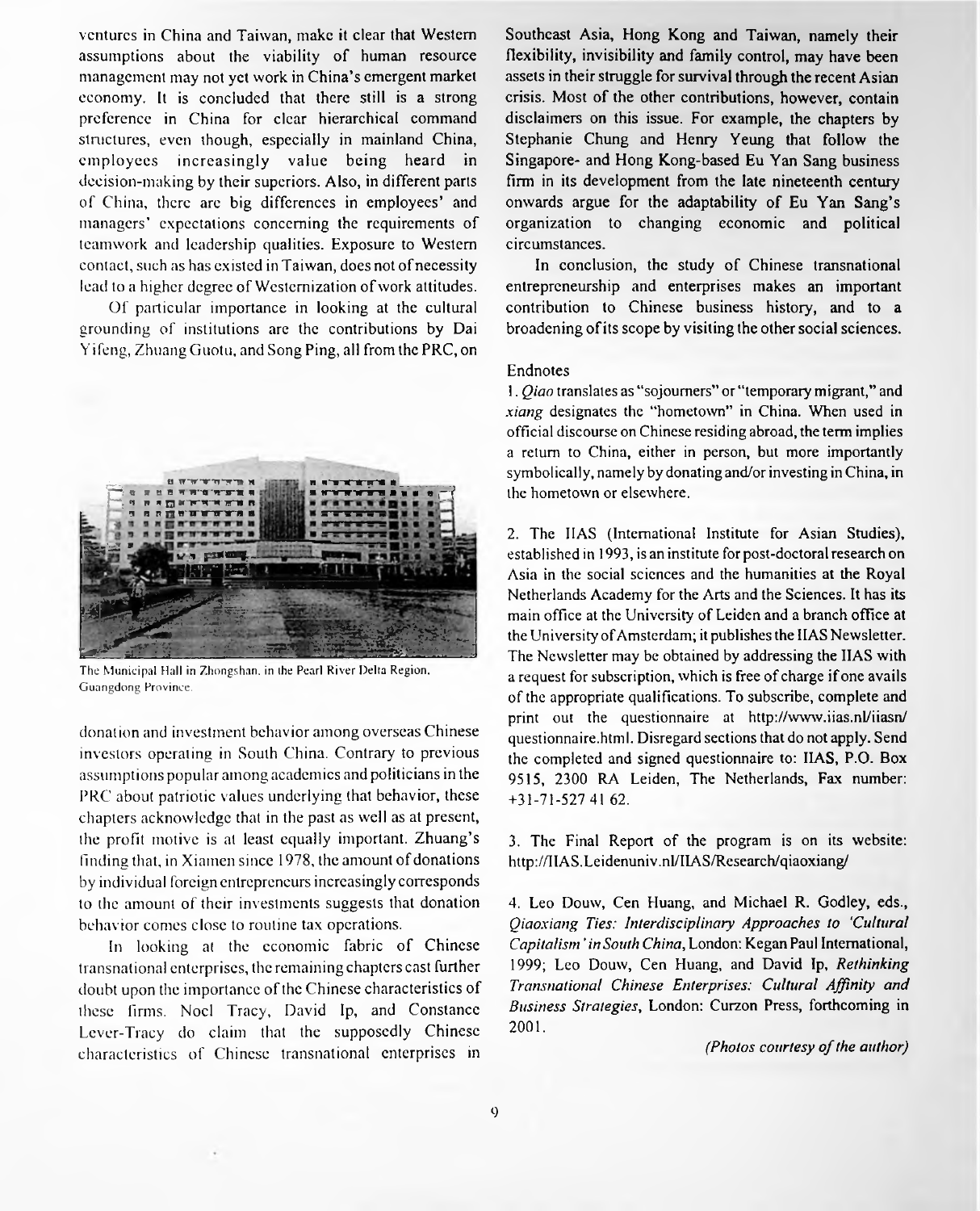### Chinese Business History Sources in Singapore

#### *Continuedfrom page 2*

Khek. English transcripts for some interviews are also available. Accounts of Tan Kah Kee, the Aw Brothers, Loke Wan Tho, etc., given by associates of these personalities, can be found in the Oral History Collection.

#### *d) Chinese Consular Records on Microfilm*

The National Archives of Singapore, in collaboration with the First Historical Archives in Beijing and the Second Historical Archives in Nanjing, have jointly undertaken the publication and microfilming of the archival materials relating to the Chinese consular activities and reports in Singapore and Southeast Asia.

A joint publication with the First Historical Archives, which is entitled *Qing dai zhongguo yu dongnanya guanxi dang'an shiliao huibicm* (A collection of archival materials pertaining to the relations between Qing China and the various countries in Southeast Asia) appeared in 1998. The volume has collected a total of 521 documents. A number of them contain reports on general conditions of Chinese businesses in the Nanyang.

Part of the Second Historical Archives collection that has been microfilmed contains records documenting the donations made by the numerous businesses and companies in the Nanyang to aid China's various war efforts. The records are mostly correspondence between these enterprises and the Secretariat of the Nationalist Government inquiring if their donations had been received. Some enterprises made regular donations and the amount ranged from a few hundred to thousands of dollars.

In addition, the Chinese Consulates in Penang, Kuala Lumpur and Singapore filed regular reports on the trade and commerce activities of these places from 1928 to 1935. Reorganizations and elections of the Chinese Chamber of Commerce committees in these places between 1927 to 1941 were also reported. Other materials contain reports on the rubber trade, the tin industry, sugar plantations and other agricultural activities, revenue farming (opium, alcohol, etc.), the construction business and so on in the region.

#### **The National and** NUS **Libraries**

The National Library also boasts of an extensive microfilm and documentary collection, especially with regard to newspapers, literature,journals and directories covering not only Singapore but also Malaya (the Federated and Unfederated Malay States before 1941) and the Netherlands East Indies in the nineteenth and early twentieth century,

many of which would be of especial interest to the business historian. The earliest copies ofthe *Who 's Who in Singapore* (from 1918) can only be found in the National Library.

Most of the National Library's archival holdings can also be found in the National University of Singapore Library, namely in the Singapore/Malaysian Collection and the Southeast Asian Collection in the Chinese library. The following are some examples: *The Straits Almanac*, *Straits SettlementsDirectory*, *Singapore-MalaysDirectory, Fraser's Directory Who's Who in Malaya*, (listing of businesses and advertisements can be found in the above publications), *Listings ofCompanies Catalogue*, *Business Directories*, the presses (e.g. the English-language *Singapore Free Press* and Chinese-language *Lat Pau*), and *The List ofLee Kong Chian Documents, OCBC.* (Lee Kong Chian had the reputation of being the Chinese "rubber king" in Southeast Asia. The collection is kept by the Overseas Chinese Banking corporation. Two microfilm reels which contain 76 files of minutes of meetings, correspondence, press clippings and publications for 1955-1967 are also available in the National Archives).

The *Commercial Directories* and *Commercial and Industrial Year Books*, kept at NUS, provide listings of addresses and contacts for various businesses in Singapore, including insurance, remittance, textile, furniture, lorry, buses, Chinese medicine, and food ingredients. Also contained in these sources are names of the committee members for some trade associations/guilds, e.g. Chinese Medicine Import and Export Guild. Such publications were usually heavily subsidized by advertisements. The advertisements themselves are a rich source of information. Some also contain reviews on the state of economy and report on the performance of various industries.

Among the Colonial Office Records on microfilm, which were acquired by the NUS Library from the Public Records Office in London, is CO 273: Straits Settlements, Original Correspondence, 1838-1946. The later part of the series contains the Monthly Review ofChinese Affairs for the years 1931-1939 which was compiled originally by the Secretary of Chinese Affairs. It provides brief reports on the commercial and trading activities of the Chinese communities, Chinese remittance shops, the rubber industry, taxation on Chinese goods, industrial and commercial conference, etc. There are also reports on the activities of Chinese Chamber of Commerce (CCC) which includes general matters, registration, involvement in raising relief funds for China and review of rules for the Singapore CCC, as well as others in the region (e.g. Malacca, Negri Sembilan, Peiping, Perak, Shanghai).

This CO collection also contains reports on the activities of some companies, trade associations and labor unions in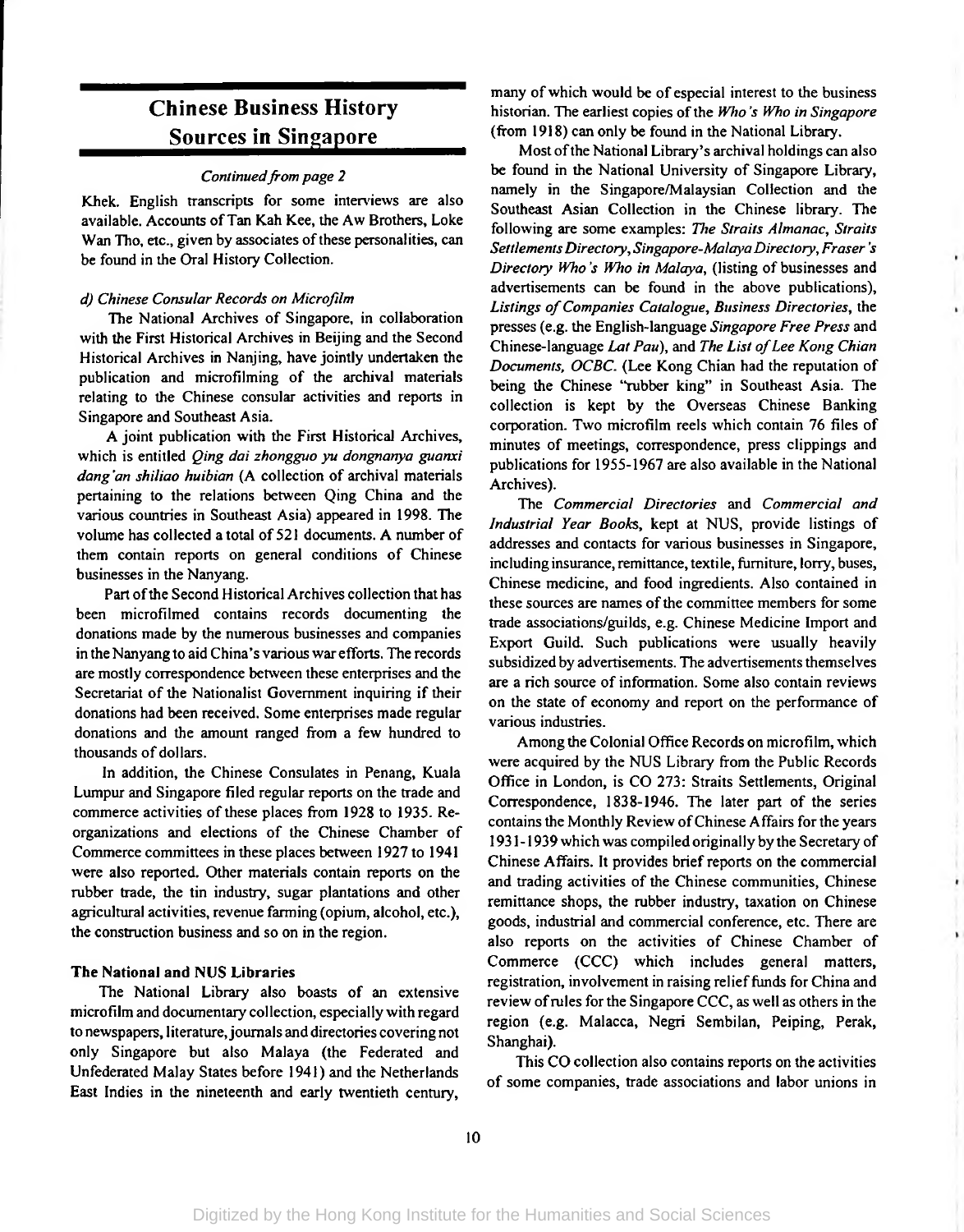Singapore and in neighboring countries. Trade associations include the China Merchants Steam Navigation Company, Chinese Rubber Dealers\* Association, Aik Ho Rubber Factory, Tan Kah Kee and Company Limited, Singapore Shoemakers Mutual Aid Society, Nestle Milk Company, Rice Merchants' Guild, Hua Kiow Steamship Company (Muar), Goldsmiths' Guild (Penang), Printers' Guild (Penang), and Rice Dealers' Associations(Selangor). Reports on proprietary clubs like the Ee Hoe Club and Chinese Weekly Entertainment Club can be found in the CO 273. When consulting this large collection, readers may find the *Index to British Colonial Office Files Pertaining to British Malaya, 1838-1946* (Kuala Limpur: Arkib Negara Malaysia, 1990), compiled by Paul H. Kratoska, a handy reference.

Sources on the Singapore Chinese Chamber of Commerce kept at NUS include the *Commercial Monthly*, March 1922 and January 1923. (There are also postwar sources on SCCC like annual reports, 1953-1998 and members' directory, 1969-1993). They provide information on the development of the Chamber, the profile and business involvement of the committee members, updates and reviews of business and economy conditions of the time.

In the NUS Chinese Library, there are about 400 souvenir magazines published by the various Chinese clan associations

and business organizations commemorating their anniversaries. Biographies of businessmen/merchants in these publications contain information about the family background of the businessmen, the development of their businesses and their involvement with the society at large.

#### **Final Remarks**

The sources on Chinese Business history in Singapore are certainly not lacking. There are still potentially rich sources that are kept by the private companies and individuals waiting to be unearthed. Shipping firms, banks and mercantile houses are among such examples. There is clearly a need for an archival project to uncover and list these sources in order to make them more accessible and to form a more holistic picture of Chinese businesses in Singapore's history. When left untouched and unprocessed, these sources will eventually either disappear or become forgotten with the passage of time.

N.B. For a preliminary Internet search of sources, see:

National Archives ofSingapore: *<http://www.a2o.com.sg/>* National Library of Singapore: *<http://vistaweb>. nib.gov.sg:80/index.html* NUS Central Library: *<http://linc.nus.edu.sg/search~/>*

#### **Contributors**

Denise Austin is an associate of the Chinese Business History Centre at the University of Queensland. She has spoken at conferences in Brisbane, Sydney and Melbourne on Chinese Christians in Australia and published articles in the *China Quarterly, Chinese Business History,* and the *International Institute for Asian Studies (HAS) Newsletter.* She is currently undertaking postgraduate research on the contributions of Chinese Christian businessmen to charity in modem China.

Stephanie Po-yin Chung is Assistant Professor of History at Hong Kong Baptist University. Her book (with Esther Chu) *Family and Business: Eu Yang Sang Company and the Eus' Family Letters* will be published this year in Chinese by the Hong Kong University of Science and Technology. Other forthcoming publications in Chinese are *A History of the Hong Kong Chinese General Chamber of Commerce,* with Chow Kai-wing and Wong Man-kong (Hong Kong Commercial Press) and *A Centennial History of the Hong Kong Movie Industry* (Hong Kong, Joint Publishing). In English, she has published *Chinese Business Groups in Hong Kong and Political Changes in South China, 1900-25,* London: Macmillan, 1998. E-mail: [S53096@hkbu.edu.hk](mailto:S53096@hkbu.edu.hk)

Leo Douw is a lecturer in modem Asian history at the Faculty of Social and Behavioural Sciences, University of Amsterdam. His research is concerned with the modern history of Chinese economic thought and with Chinese transnational entrepreneurship during the twentieth century. Aside from the publications introduced in his article, his publications include with Dai Yifeng, *West Fujian, Land and Migration, 1910s-1940s,* Xiamen University Press, 2000;

"Diasporas and Transnational Institution-Building: Some Research Questions," in Cen Huang, Zhuang Guotu and Tanaka Kyoko, eds., *New Perspectives on Chinese Diaspora and China,* IIAS/Fujian People's Press, 2000, pp. 4-28.

Keng W<sup>e</sup> Koh is a Masters' degree candidate in sociology and writing his thesis on the entrepreneurial career of Eu Tong Sen (1877-1941).

Clement Liew has recently completed his M.A. degree in historywith the thesis on "Rooting a Church in an Immigrant Society: The Chinese Catholic Community of Singapore" and is now working as an archival research consultant.

Chin-Keong Ng is Professor of History at the National University of Singapore. His research interests include maritime history of southeastern China and Chinese diaspora. He has published *Trade and Society: The Amoy Network on the China Coast 1683-1735* (Singapore: Singapore University Press, 1983) and is currently working on a monograph on Fujian in the mid-nineteenth century. His most recent publications include "Maritime Frontiers, Territorial Expansion and *Hai-fang* (Coastal Defence) during the Late Ming and High Qing", in R. Ptak, ed., *Borders and Frontiers of Imperial China*, Weisbaden: Harrassowitz Verlag, 1997, pp. 211-57 and "Challenge and Persistence: Chinese Junk Trade Around 1850", in *ChineseArea Studies Series* 10 (August 1998, Tokyo), pp. 1-17.

Tongbao Wee is a Masters' degree candidate in history, working on Chinese education in Singapore in the 1920s and 1930s.